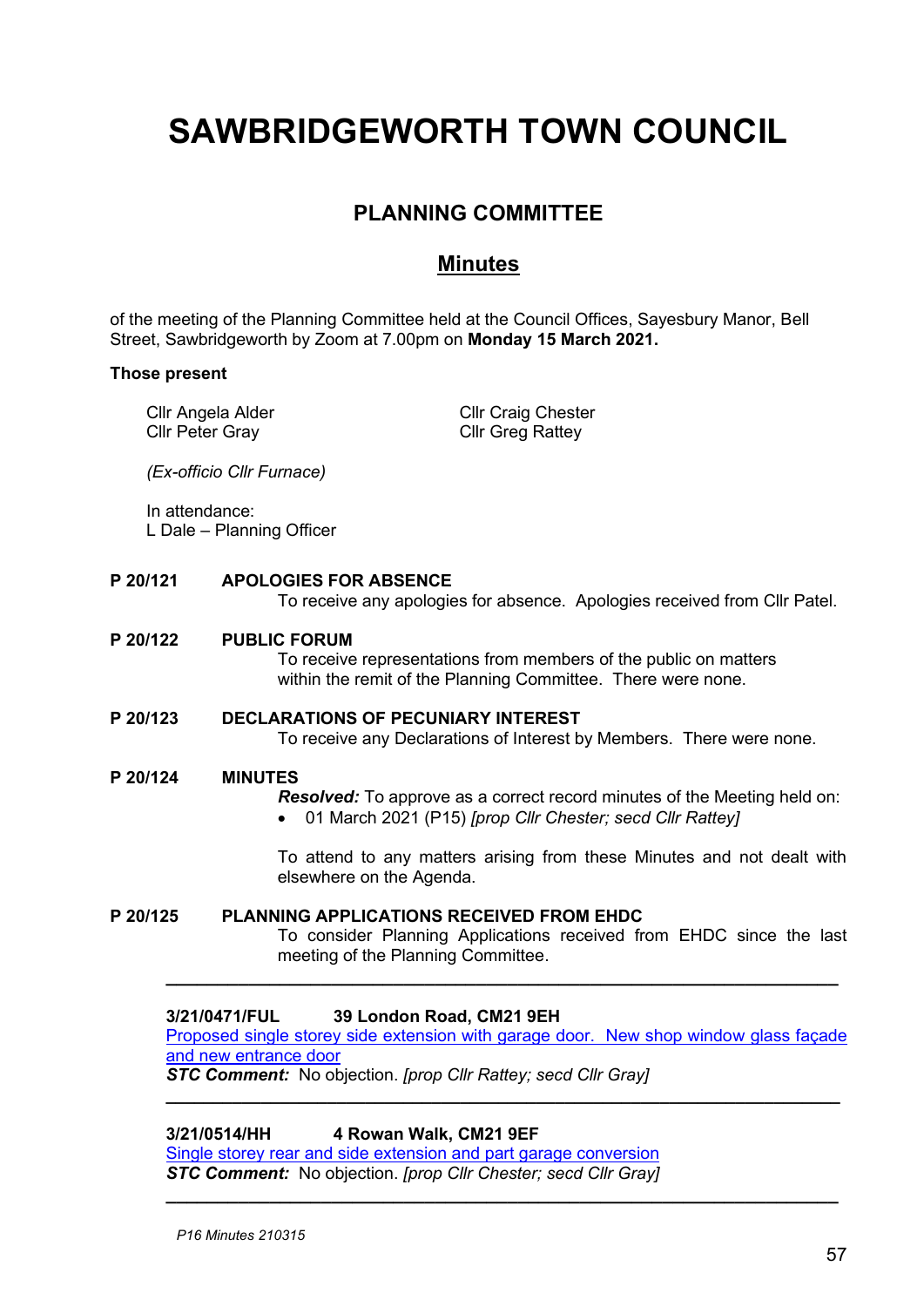### **3/21/0545/HH Willowhayne, 29 Pishiobury Drive, CM21 0AD**

[Two storey front with part first floor extension and two storey](https://publicaccess.eastherts.gov.uk/online-applications/applicationDetails.do?activeTab=documents&keyVal=QPFQCZGLL8Z00) rear extension *STC Comment:* No objection. *[prop Cllr Rattey; secd Cllr Gray]*

#### **P 20/126 LATE PLANNING APPLICATIONS** To deal with Planning Applications received from EHDC following the Publication of this Agenda and received before 12 March 2021. There were none

**\_\_\_\_\_\_\_\_\_\_\_\_\_\_\_\_\_\_\_\_\_\_\_\_\_\_\_\_\_\_\_\_\_\_\_\_\_\_\_\_\_\_\_\_\_\_\_\_\_\_\_\_\_\_\_\_\_\_\_\_\_\_\_\_\_**

**\_\_\_\_\_\_\_\_\_\_\_\_\_\_\_\_\_\_\_\_\_\_\_\_\_\_\_\_\_\_\_\_\_\_\_\_\_\_\_\_\_\_\_\_\_\_\_\_\_\_\_\_\_\_\_\_\_\_\_\_\_\_\_\_\_**

**P 20/127 PLANNING DECISIONS MADE BY EHDC**

To receive Planning Decisions from EHDC.

# **3/20/2213/FUL Land Adj to Orion, London Road, CM23 4AX**

Erection of 1no. detached dwelling with integrated annexe and new vehicular access onto London Road *STC Comment:* No objection *EHDC Decision:* Granted

**\_\_\_\_\_\_\_\_\_\_\_\_\_\_\_\_\_\_\_\_\_\_\_\_\_\_\_\_\_\_\_\_\_\_\_\_\_\_\_\_\_\_\_\_\_\_\_\_\_\_\_\_\_\_\_\_\_\_\_\_\_\_\_\_\_\_\_\_\_\_\_**

**\_\_\_\_\_\_\_\_\_\_\_\_\_\_\_\_\_\_\_\_\_\_\_\_\_\_\_\_\_\_\_\_\_\_\_\_\_\_\_\_\_\_\_\_\_\_\_\_\_\_\_\_\_\_\_\_\_\_\_\_\_\_\_\_\_\_\_\_\_\_\_**

**\_\_\_\_\_\_\_\_\_\_\_\_\_\_\_\_\_\_\_\_\_\_\_\_\_\_\_\_\_\_\_\_\_\_\_\_\_\_\_\_\_\_\_\_\_\_\_\_\_\_\_\_\_\_\_\_\_\_\_\_\_\_\_\_\_\_\_\_\_\_\_**

#### **3/20/2537/HH The Old Vicarage, CM21 9AD**

Fitting of new boiler flues to external wall *STC Comment:* No objection *EHDC Decision:* Granted

# **3/20/2558/FUL 11 Cambridge Road, CM21 9JP**

Demolition of dwelling and construction of replacement dwelling *STC Comment:* No objection

*EHDC Decision:* Refused. "The proposed development, by reason of its size, height, scale, materials of construction, and the design of its elevational treatments and roof form, would result in a visually obtrusive and discordant form of development that amounts to poor design. It would neither respect or reflect local distinctiveness, and would be harmful to the character and appearance of the site and surrounding area, contrary to Policy DES4 of the East Herts District Plan (2018), and the objectives of good design under paragraph 127 of the National Planning Policy Framework (2019)" & "The proposed development by reason of the design of its flank elevation treatment, with particular regard to its first floor flank windows serving bedrooms 1,2 and 3, would result in overlooking and loss of privacy of the adjacent neighbouring properties at number 9A and 13 Cambridge Road, to the detriment of the amenities of the occupiers thereof, contrary to Policy DES4 of the East Herts District Plan 2018"

# **3/20/2173/HH Orion, London Road, CM23 4AX**

Proposed single storey rear extension, loft conversion incorporating front and rear rooflight windows, enlarged first floor rear window and new entrance gates *STC Comment:* No objection *EHDC Decision:* Granted **\_\_\_\_\_\_\_\_\_\_\_\_\_\_\_\_\_\_\_\_\_\_\_\_\_\_\_\_\_\_\_\_\_\_\_\_\_\_\_\_\_\_\_\_\_\_\_\_\_\_\_\_\_\_\_\_\_\_\_\_\_\_\_\_\_\_\_\_\_\_\_**

**\_\_\_\_\_\_\_\_\_\_\_\_\_\_\_\_\_\_\_\_\_\_\_\_\_\_\_\_\_\_\_\_\_\_\_\_\_\_\_\_\_\_\_\_\_\_\_\_\_\_\_\_\_\_\_\_\_\_\_\_\_\_\_\_\_**